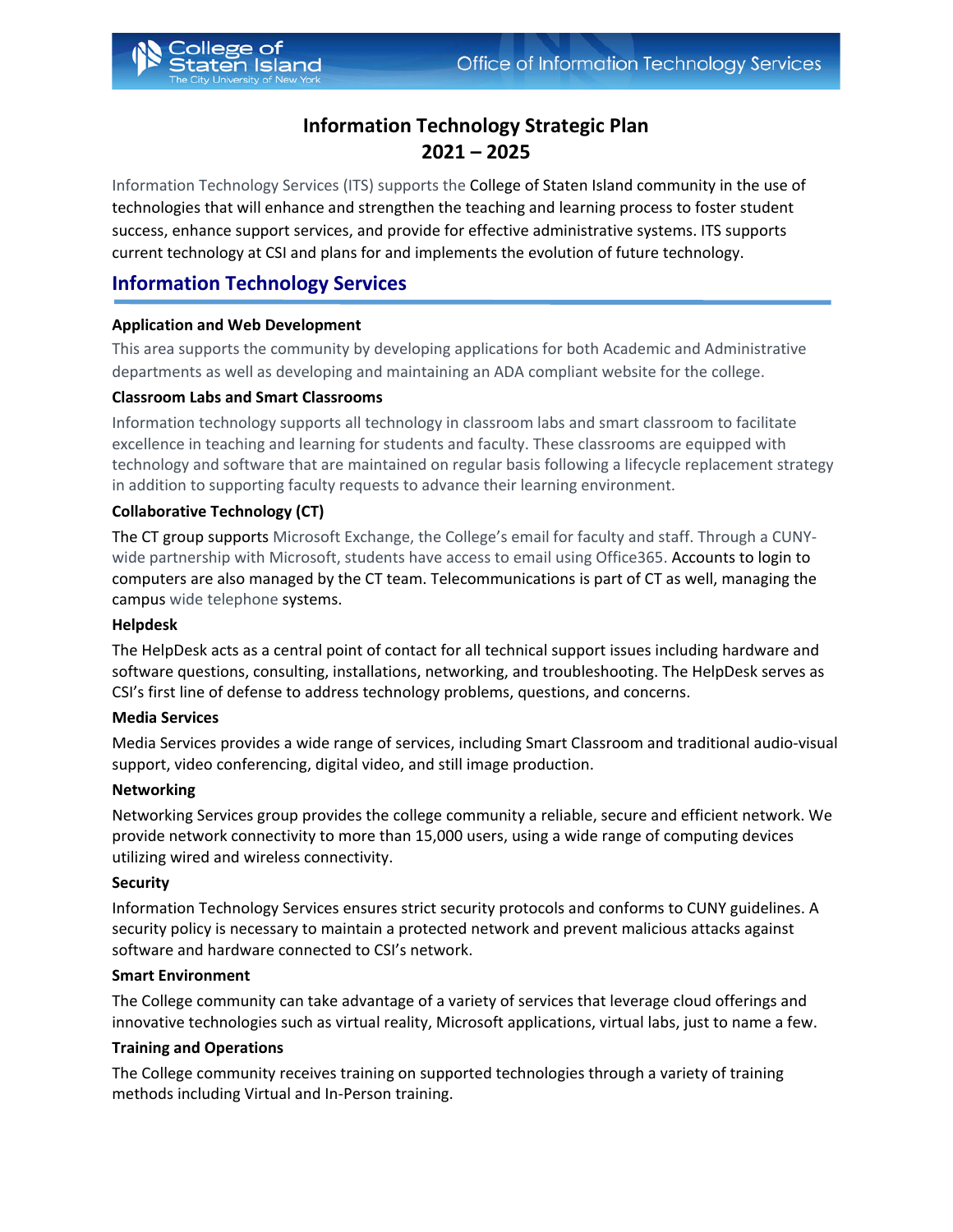# **Developing the Plan**

 evaluate strengths, weaknesses, opportunities, and threats facing CSI today and in the future. The Information Technology Services leadership team together with the Information Technology Advisory Council (ITAC) and the Academic Technology Committee (ATC) developed the strategic plan for 2021 – 2025. In addition, input was gathered from students, faculty, and staff to determine the needs of the College. Research was also performed to understand the trends in technology in higher education through expert organizations such as Educause and Gartner. Finally, a **SWOT analysis** was conducted to ITAC coded the SWOT identifying commonalities and trends and subsequently used this information as the basis for the goals and objectives outlined in the ITSP.

## **SWOT Analysis**

|          | <b>Positive</b>                                                                                                                                                                                                                                                                                                                                                                                                                                                                                                                                                                                                               | <b>Negative</b>                                                                                                                                                                                                                                                                                                                                                                                                                                                                                                                                                                                                                                                                                                                                                                                                                                                             |
|----------|-------------------------------------------------------------------------------------------------------------------------------------------------------------------------------------------------------------------------------------------------------------------------------------------------------------------------------------------------------------------------------------------------------------------------------------------------------------------------------------------------------------------------------------------------------------------------------------------------------------------------------|-----------------------------------------------------------------------------------------------------------------------------------------------------------------------------------------------------------------------------------------------------------------------------------------------------------------------------------------------------------------------------------------------------------------------------------------------------------------------------------------------------------------------------------------------------------------------------------------------------------------------------------------------------------------------------------------------------------------------------------------------------------------------------------------------------------------------------------------------------------------------------|
| Internal | Strengths (What does IT do well?)<br><b>Customer Service/Support</b><br>Flexibility<br>$\bullet$<br>Out of the box thinking - do<br>$\bullet$<br>more with less<br>Dedicated staff<br>$\bullet$<br>Incident response time<br>$\bullet$<br>Innovative approaches to using<br>$\bullet$<br>technology<br>Teamwork<br>$\bullet$<br>Ability to work with the CSI staff<br>$\bullet$<br>to develop proficiency in front<br>line users for software products.<br>Thorough vetting process of new<br>$\bullet$<br>software to ensure functionality<br>and compliance.<br>Dedicated staff. This has always<br>been super good at CSI. | Weaknesses (What can IT do better?)<br>Insufficient staffing<br><b>Funding</b><br>College involvement with IT for new initiatives<br>Integration with CUNY<br>Log Management<br>Employee skills gap?<br><b>Outdated Equipment</b><br>$\bullet$<br>Ability to be agile and provide and support<br>$\bullet$<br>new software based on changing needs of a<br>department in a timely manner.<br>Budgetary constraints that limit ability<br>$\bullet$<br>upgrade hardware<br>Underfunded but I also do not see the Robot<br>or Campus-wide screens with schedule of<br>classes or computer availability so necessary.<br>Most students have smart phones and can use<br>that, if they want to. Another point for<br>consideration: I have never understood why<br>the Academic Schedule has not been<br>downloadable directly into Apple's Calendar<br>app.<br>College culture |
| Externa  | Opportunities (How can IT grow?)<br><b>Cloud Computing</b><br>Leveraging CUNY<br>٠<br><b>Improving Processes</b><br>$\bullet$<br>Virtualization<br><b>IOT</b><br>Virtual reality<br>Unified communications<br>$\bullet$<br>Training<br>٠<br>Opportunity to leverage CUNY<br>$\bullet$<br>initiatives for grants and funding.<br>Unified communication (CUNY<br>$\bullet$<br>wide, and see Academic<br>Schedule). Guest login on other<br>campuses and at the GC                                                                                                                                                               | Threats (What can stop IT from succeeding?)<br><b>BCDR</b><br>Security/Phishing/Data Breach<br><b>Unfunded IT mandates</b><br>Outdated campus infrastructure<br><b>Procurement mandates</b><br>Deferred maintenance<br>Computer life cycle<br>$\bullet$<br>Communication with campus??<br>$\bullet$<br>Prioritization of funding elsewhere<br>$\bullet$<br>As constituencies need to find solutions for<br>$\bullet$<br>local issues alternative workflows/systems are<br>being developed that may not be as efficient<br>resulting in a drain on human resources.<br><b>Unfunded IT mandates</b>                                                                                                                                                                                                                                                                           |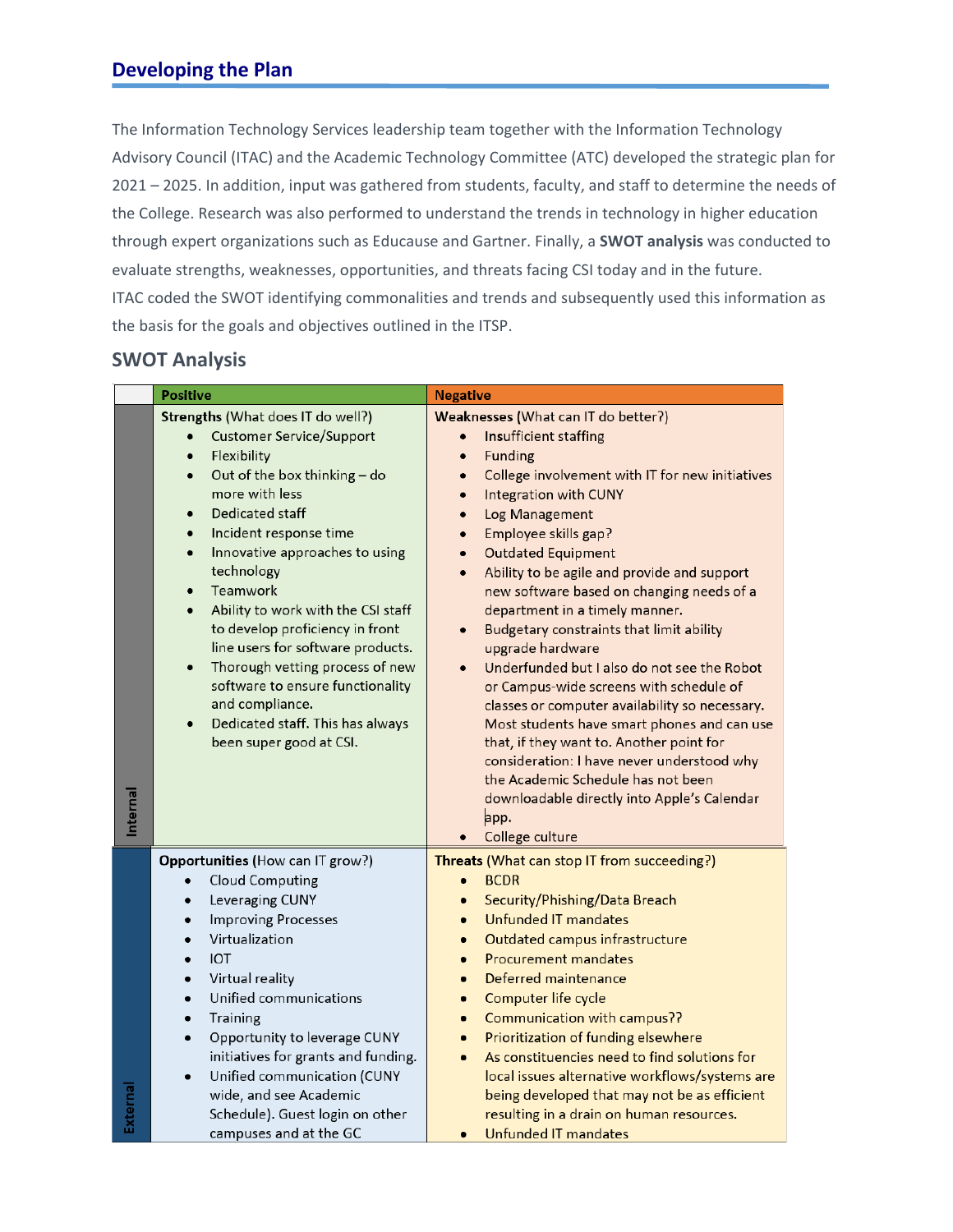# **Information Technology Trends in Higher Education**

 This plan will address key priorities for CSI's use of technology over the next four years. Thus, it is technologies and anticipate how to make purposeful and timely decisions to capitalize on these trends. Information Technology Services leverages Educause and Gartner in order to provide insights on these important for the College to understand significant trends in higher education's use of information trends and strategies.

## **Educause**

 from the pandemic. "How can technology help our ecosystem emerge stronger and fitter for the future?" The below diagram shows the use of technology that will assist higher educational institutions Educause has provided insight on how higher education leveraging technology will play in the recovery in their approaches to restore, evolve, and transform.

| <b>RESTORE</b>                                                                                                                              | <b>EVOLVE</b>                                                                 | <b>TRANSFORM00</b>                                                                                    |  |  |
|---------------------------------------------------------------------------------------------------------------------------------------------|-------------------------------------------------------------------------------|-------------------------------------------------------------------------------------------------------|--|--|
| #1. Cost Management                                                                                                                         | #1. Student Success                                                           | #1. Institutional Culture                                                                             |  |  |
| Reducing institutional costs and                                                                                                            | Advancing student support services to help                                    | Contributing to a culture                                                                             |  |  |
| increasing workforce effciency                                                                                                              | students attain academic and career goals                                     | of transformation                                                                                     |  |  |
| #2. Online Learning                                                                                                                         | #2. Equitable Access to Education                                             | #2. Technology Alignment                                                                              |  |  |
| Strengthening online and hybrid                                                                                                             | Providing technologies, support, and                                          | Identifying and applying sustainable                                                                  |  |  |
| education                                                                                                                                   | policies for diverse users                                                    | digital strategies and innovations                                                                    |  |  |
| #3. Financial Health                                                                                                                        | #3. Online Learning                                                           | #3. Technology Strategy                                                                               |  |  |
| Revising budget models and                                                                                                                  | Progressing from emergency remote                                             | Developing an enterprise architecture                                                                 |  |  |
| IT governance                                                                                                                               | teaching to online learning                                                   | that keeps pace with strategic change                                                                 |  |  |
| #4. Affordability & Digital Equity<br>Providing increased support for students'<br>technology needs and enabling technology<br>availability | #4. Information Security<br>Developing a cybersecurity<br>operations strategy | #4. Enrollment & Recruitment<br>Exploring and implementing creative<br>holistic recruitment solutions |  |  |
| #5. Information Security<br>Providing information security<br>leadership                                                                    | #5. Financial Health<br>Partnering to develop new funding sources             | #5. Cost Management<br>Focusing on digital transformation                                             |  |  |

### **Top IT Issues, 2021: Emerging from the Pandemic**

 **Source:<https://er.educause.edu/articles/2020/11/top-it-issues-2021-emerging-from-the-pandemic>**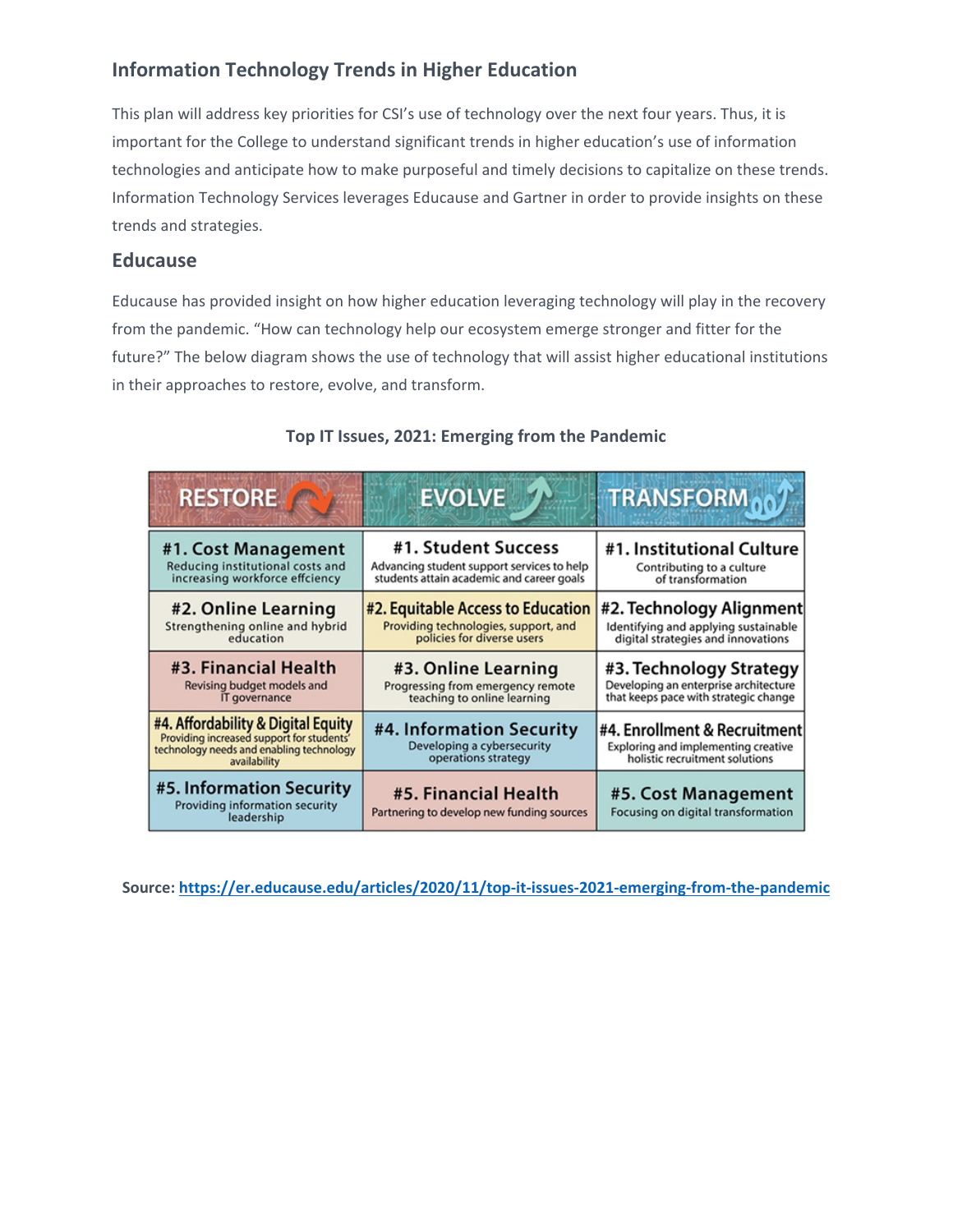# **Gartner; Higher Education Institutions**

Gartner provides insights on trends in higher education in relation to COVID-19's impact to organizations response to the crisis and the exploration of new ways to operate.



#### **2021 Gartner Top 2021 Strategic Technology Trends**

Trends fall along three themes: People centricity, location independence and resilient delivery:

- People centricity: Despite the pandemic changing how many people work and interact with organizations, people are still at the center of all business — and they need digitalized processes to function in today's environment.
- organizational ecosystems physically exist. Location independence requires a technology shift to support this new version of business • Location independence: COVID-19 has shifted where employees, customers, suppliers and
- Resilient delivery: Whether a pandemic or a recession, volatility exists in the world.

9113&msclkid=44b37ca1960d100ffa7a2300faf21fd8 **Source:** [https://www.gartner.com/en/information-technology/trends/2021-top-strategic-technology-trends-gb-pd](https://www.gartner.com/en/information-technology/trends/2021-top-strategic-technology-trends-gb-pd-brnd.html?utm_source=bing&utm_medium=cpc&utm_campaign=RM_NA_2020_ITTRND_CPC_LG1_2021-TSTT-GB-PD-BING&utm_adgroup=1145691839970872&utm_term=%2Bgartner%20%2Btechnology%20%2Btrends&ad=71605838049113&msclkid=44b37ca1960d100ffa7a2300faf21fd8)[brnd.html?utm\\_source=bing&utm\\_medium=cpc&utm\\_campaign=RM\\_NA\\_2020\\_ITTRND\\_CPC\\_LG1\\_2021-TSTT-GB-PD-](https://www.gartner.com/en/information-technology/trends/2021-top-strategic-technology-trends-gb-pd-brnd.html?utm_source=bing&utm_medium=cpc&utm_campaign=RM_NA_2020_ITTRND_CPC_LG1_2021-TSTT-GB-PD-BING&utm_adgroup=1145691839970872&utm_term=%2Bgartner%20%2Btechnology%20%2Btrends&ad=71605838049113&msclkid=44b37ca1960d100ffa7a2300faf21fd8)[BING&utm\\_adgroup=1145691839970872&utm\\_term=%2Bgartner%20%2Btechnology%20%2Btrends&ad=7160583804](https://www.gartner.com/en/information-technology/trends/2021-top-strategic-technology-trends-gb-pd-brnd.html?utm_source=bing&utm_medium=cpc&utm_campaign=RM_NA_2020_ITTRND_CPC_LG1_2021-TSTT-GB-PD-BING&utm_adgroup=1145691839970872&utm_term=%2Bgartner%20%2Btechnology%20%2Btrends&ad=71605838049113&msclkid=44b37ca1960d100ffa7a2300faf21fd8) 

 important to include in our strategic planning how to improve communication and methods of showcasing technology services. Reviewing initiatives from Universities and Colleges help provide further insight on developing the ITSP. For example, [Arizona State University](https://digital.1105media.com/CampusTech/2020/CAM_2020_10/SY_2010Q1_701922855.html#p=32) implemented a digital backpack as "an enduring part of the student learning experience." While CSI has similar technology offerings available to students, it is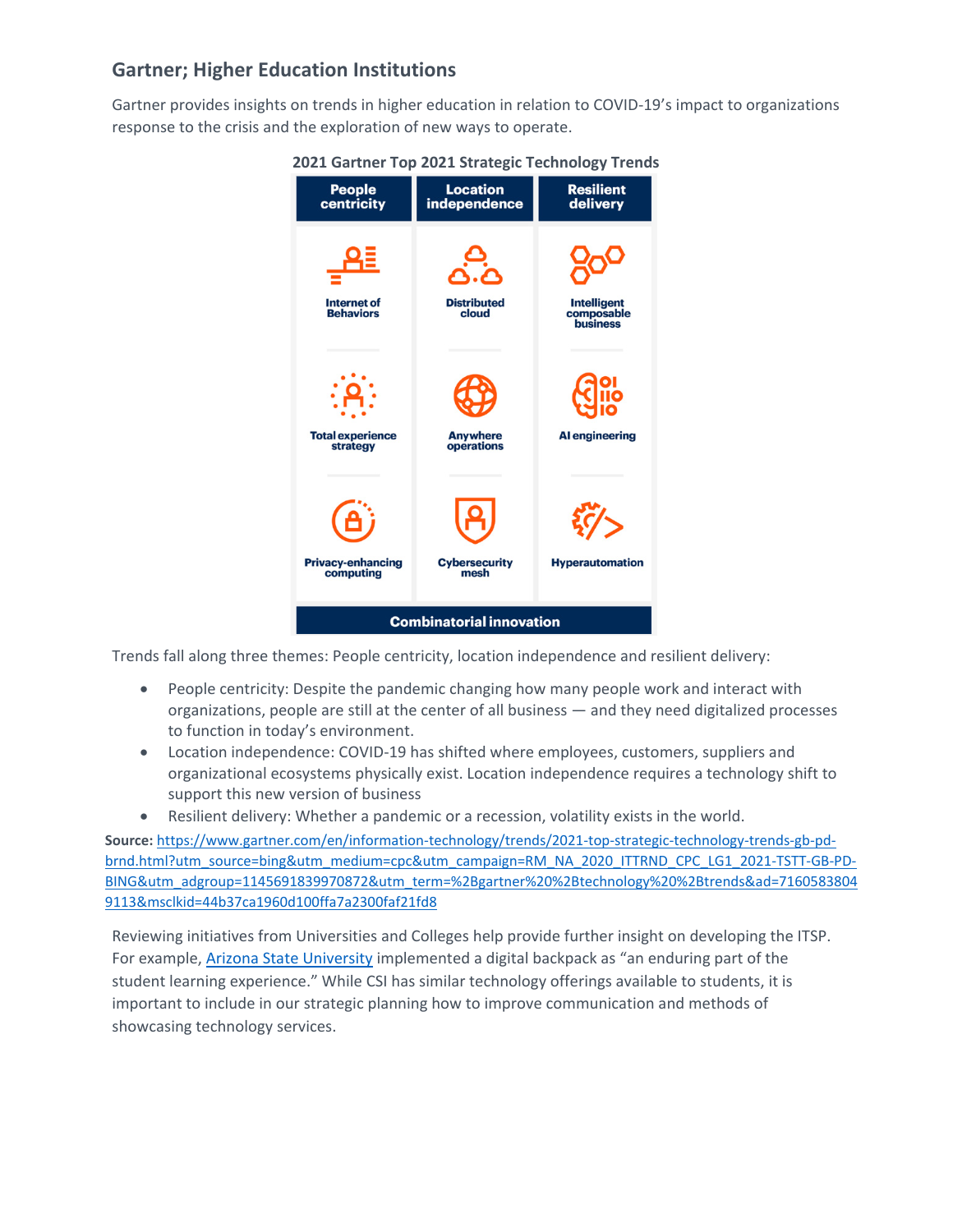## **Values**

The goals and objectives of the Information Technology Strategic Plan was developed using the **4M Principle** in order to **M**aximize strengths, **M**inimize weaknesses, **M**ultiply opportunities, and **M**itigate threats/risks.

### **Vision**

Information Technology **STRIVES** to provide services in order to support the **Success** of the community we serve, foster the effective use of **Technology** ensuring that services offered are **Resourceful, Innovative, Visionary,** and **Empowering.** 

## **Goal 1: Innovation**

Provide for innovative technological solutions that foster teaching, learning, research, and operations.

### **Objectives**

- 1. Provide technology solutions in support of flexible, collaborative, and inclusive learning environments for achieving educational goals.
- 2. Leverage technology, resources, and training opportunities in order to ensure improved services, support, and research.
- 3. Work with Academic and Student Affairs in order to support online initiatives and student services

## **Goal 2: Funding, Resources, and Budget**

Continue to optimize resources and stay within budget constraints.

### **Objectives**

- 1. Leverage training opportunities, repositories, and knowledgebase resources that are readily available to the college community.
- 2. Align projects with the capital improvement plan and utilize CUNY purchasing agreements.
- 3. Make data driven decisions in order to inform technology purchases and services through prioritization and optimization.
- 4. Streamline Information Technology and College processes in order to promote greater autonomy and improved use of resources

# **Goal 3: Communication; Transparency – Culture of Communication**

 Provide for tools and technology that support collaboration both physically and virtually in order to foster engagement.

### **Objectives**

- Divisions and Community of Users. 1. Expand on the IT Governance Structure through continued collaboration with Academic
- 2. Enhance communication efforts evidenced by monthly newsletters, brown bags and workshops, and the IT Doctor.
- 3. Assist the community in researching alternative ways of conducting business processes that could leverage technology.